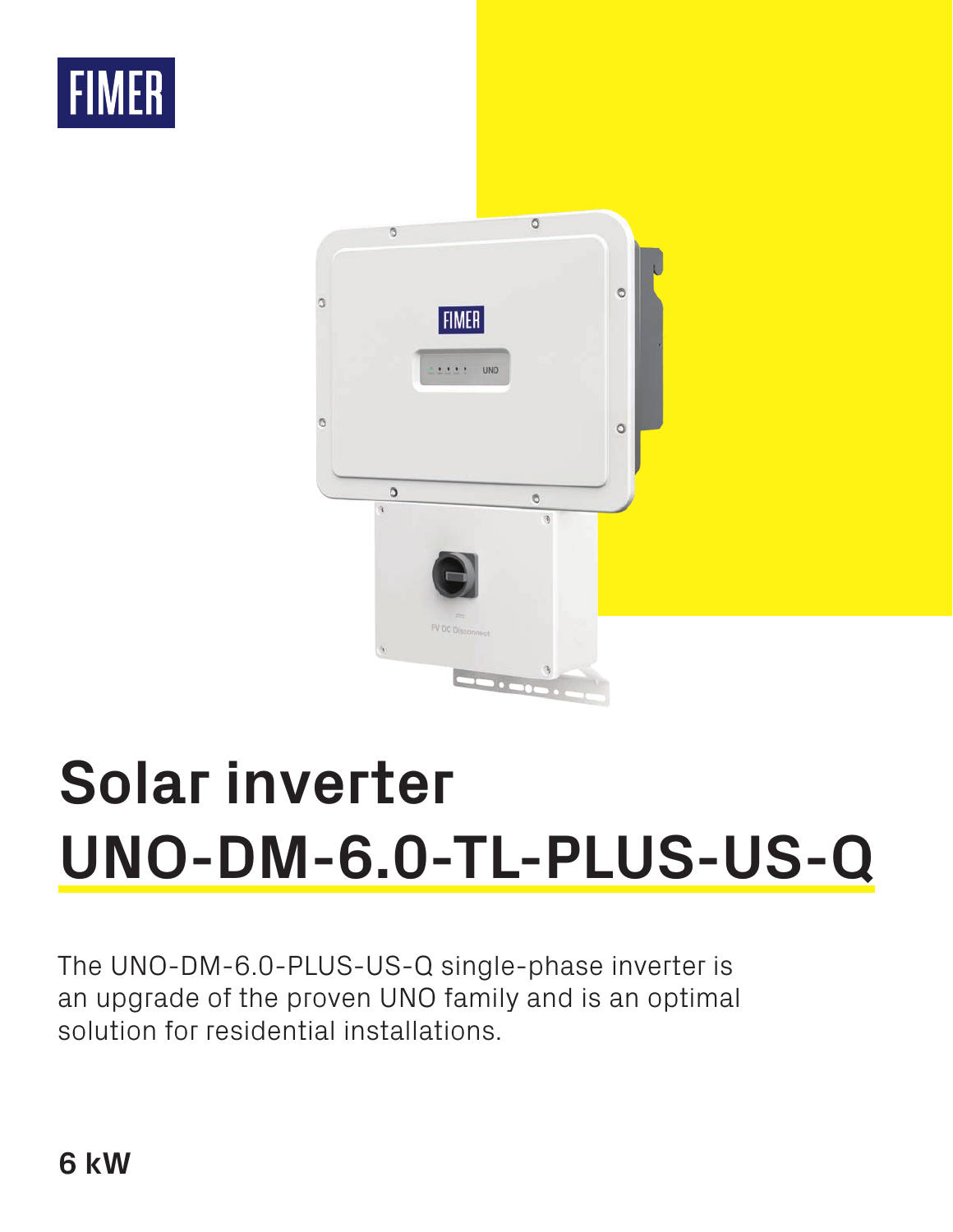The new design wraps FIMER's quality and engineering into a light weight and compact package thanks to technological choices optimized for installations with different orientation.

## **Easy and fast to install**

The wireless communication, enables a simple, fast and safe installation without the need of opening the front cover of the inverter.

# **Connectivity and smart building integration**

- Embedded WLAN communication assures an advanced and cost effective solution for the control and monitoring of the plant, without the need of further components
- Integrated load manager for control of energy consumption
- The integrated web server enables full access to all configuration and commissioning parameters from any electronic device (laptop, tablet and smartphone)
- Native Modbus Sunspec allows integration in smart environments with third party systems
- Self-commissioning routine removes need for manual configuration process, resulting in lower installation time and costs

### **Module Level Rapid Shutdown (RSD)**

UNO-DM-PLUS now offers an integrated solution to comply with the safety requirements of de-energizing a PV system at the module level. With a built-in SunSpec certified transmitter, the unit can send a powerline signal, to the modules, providing the fastest and most reliable way to be compliant with NEC 2017 and NEC 2020 (690.12) requirements.

FIMER allows the customer to choose between the standard model allowing for field-installation of the Rapid Shutdown in the wire box, or the integrated RSD wire-box for an agnostic solution compatible with SunSpec compliant receivers.

### **Energy Viewer**

This tool allows residential customers to remotely monitor the perfomance of their own solar plant.

# **Highlights**

- WLAN communication with integrated web server
- Future proof with embedded connectivity and smart building integration
- New design based on decades of industry experience and proven technology
- Native Modbus SunSpec protocol
- Remote firmware upgrade for inverter and components
- Dual input section with independent MPPT, allows optimal energy harvesting from two sub-arrays oriented in different directions

# **UNO-DM-6.0-TL-PLUS-US-Q string inverter block diagram**

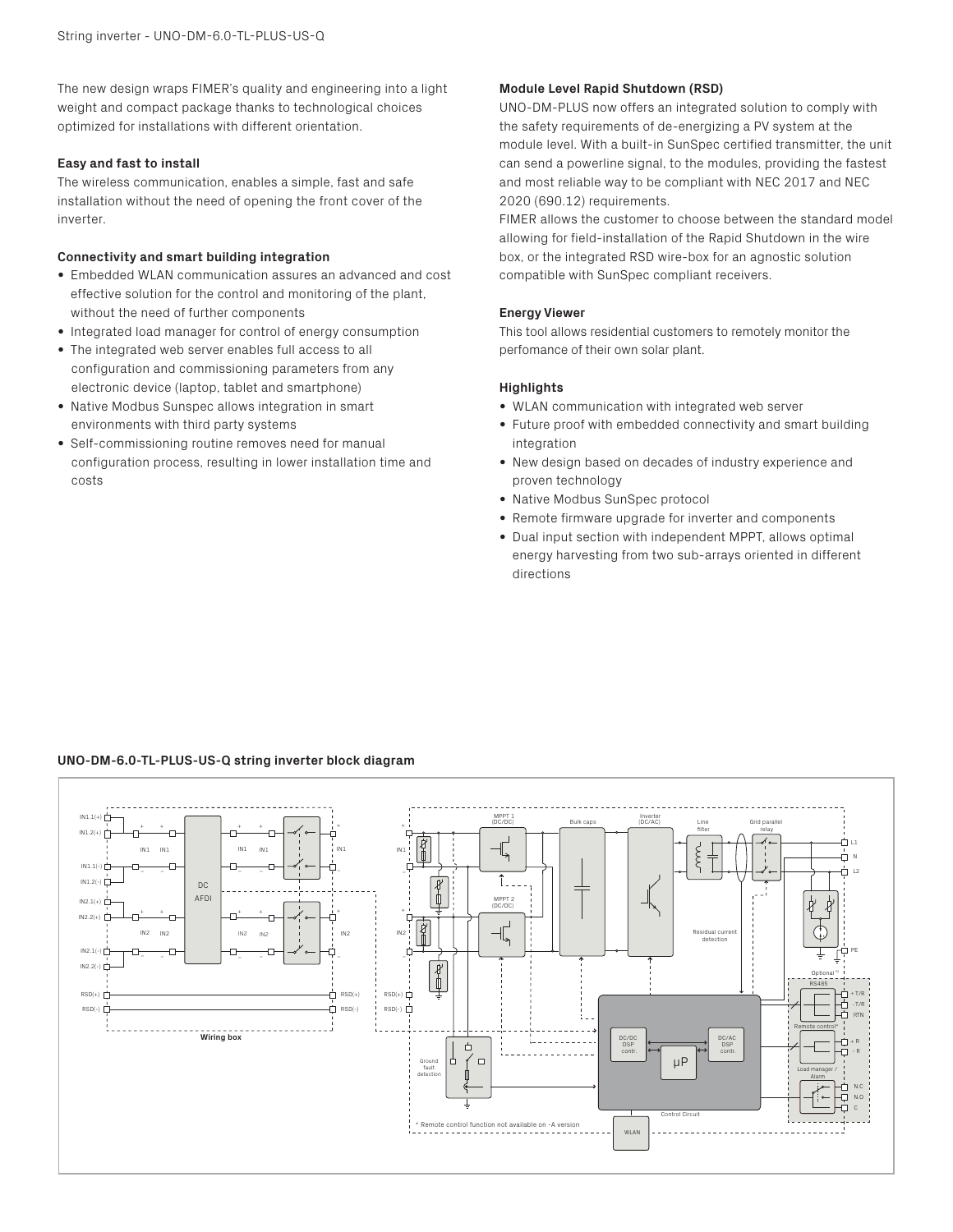# **Technical data and types**

| Type code                                                              | UNO-DM-6.0-TL-PLUS-US-Q                                                                                  |                                         |
|------------------------------------------------------------------------|----------------------------------------------------------------------------------------------------------|-----------------------------------------|
| <b>General specifications</b>                                          |                                                                                                          |                                         |
| Rated grid AC voltage (VACr)                                           | 208 V                                                                                                    | 240 V                                   |
| Nameplate Apparent Power (Smax)                                        | 6650 VA                                                                                                  | 6650 VA                                 |
| Nameplate Output Active Power (P <sub>max</sub> @ coso=1)              | 6000 W                                                                                                   | 6000 W                                  |
| PRATED: Output Active Power IDVACr and COSO=±0,9                       | 6000 W                                                                                                   | 6000 W                                  |
| Input side (DC)                                                        |                                                                                                          |                                         |
| Number of independent MPPT channels                                    | $\overline{2}$                                                                                           | $\overline{2}$                          |
| Maximum usable power for each channel                                  | 4000 W                                                                                                   | 4000 W                                  |
| Absolute maximum voltage (Vmax)                                        | 600 V                                                                                                    | 600 V                                   |
| Start-up voltage (Vstart)                                              | 200 V (Adj. 120-350 V)                                                                                   | 200 V (Adj. 120-350 V)                  |
| Full power MPPT voltage range with parallel MPPT configuration at Pacr | 200-480 V                                                                                                | 200-480V                                |
| Operating MPPT voltage range                                           | $0.7*Vstart - 580 V (\ge 90)$                                                                            | 0.7*Vstart - 580 V ( $\geq$ 90)         |
| Maximum usable current per channel                                     | 20 (CH1) - 11.5 (CH2)                                                                                    | 20 (CH1) - 11.5 (CH2)                   |
| Maximum current (Idcmax)                                               | 31,5A                                                                                                    |                                         |
| Maximum short circuit current per channel                              | 24 A                                                                                                     | 24 A                                    |
| Output side (AC)                                                       |                                                                                                          |                                         |
| Grid connection type                                                   | $1 \Phi/2W$                                                                                              | Split- $\Phi$ /3W                       |
| Adjustable voltage range (Vmin-Vmax)                                   | 183-228 V                                                                                                | 211-264 V                               |
| Grid frequency                                                         | 60 Hz                                                                                                    | 60 Hz                                   |
| Adjustable grid frequency range                                        | 50-64 Hz                                                                                                 | 50-64 Hz                                |
| Maximum current (lac.max)                                              | 30 A                                                                                                     | 30 A                                    |
| Power factor                                                           |                                                                                                          |                                         |
|                                                                        | $>0.995$ , adj. $+/-0.8$                                                                                 | >0.995, adj. +/-0.8                     |
| Total harmonic distortion at rated power                               | 2%                                                                                                       | 2%                                      |
| Contributory fault current                                             | 40 Arms; 100 ms                                                                                          | 40 Arms; 100 ms                         |
| Grid wiring termination type                                           | Terminal block, pressure clamp, AWG20-6                                                                  | Terminal block, pressure clamp, AWG20-6 |
| Input protections                                                      |                                                                                                          |                                         |
| Reverse polarity protection                                            | Yes, from limited current source                                                                         | Yes, from limited current source        |
| Over-voltage protection type                                           | Varistor                                                                                                 | Varistor                                |
| PV array ground fault detection                                        | Pre start-up RISO and dynamic GFDI                                                                       | Pre start-up RISO and dynamic GFDI      |
| <b>Output protections</b>                                              |                                                                                                          |                                         |
| Anti-islanding protection                                              | Meets UL1741 / IEEE1547 requirements                                                                     | Meets UL1741 / IEEE1547 requirements    |
| Over-voltage protection type                                           | Varistor, 2 (L1 - L2 / L1 - G)                                                                           | Varistor, 2 (L1 - L2 / L1 - G)          |
| Maximum AC OCPD rating                                                 | 40 A                                                                                                     | 40 A                                    |
| <b>Efficiency</b>                                                      |                                                                                                          |                                         |
| Maximum efficiency                                                     | 97.4 %                                                                                                   | 97.4 %                                  |
| <b>CEC</b> efficiency                                                  | 96.5%                                                                                                    | 97 %                                    |
| Operating performance                                                  |                                                                                                          |                                         |
| Stand-by consumption                                                   | $<8~\rm{W}_{_{RMS}}$                                                                                     | $<\!8\,$ W $_{\rm RMS}$                 |
| Nighttime consumption                                                  | ${<}0.6~{\rm W}_{_{\rm RMS}}$                                                                            | $<$ 0.6 W <sub>rms</sub>                |
| <b>Auxiliary Output</b>                                                |                                                                                                          |                                         |
| Isolated Auxiliary Power Supply <sup>1)</sup>                          |                                                                                                          | 24 V, 0.4 A max                         |
| <b>Embedded Communication</b>                                          |                                                                                                          |                                         |
| <b>Embedded Communication Interface</b>                                | Wireless <sup>2)</sup>                                                                                   |                                         |
| <b>Embedded Communication Protocol</b>                                 | ModBus TCP (SunSpec)                                                                                     |                                         |
| Commissioning Tool                                                     | Web User Interface                                                                                       |                                         |
| Monitoring                                                             | Plant Portfolio Manager, Plant Viewer, Energy Viewer                                                     |                                         |
| Optional board UNO-DM-COM kit                                          |                                                                                                          |                                         |
| Optional Communication Interface                                       | RS485 (use with meter for dynamic feed-in control),                                                      |                                         |
|                                                                        | Alarm/Load manager relay, Remote ON/OFF<br>ModBus RTU (SunSpec), Aurora Protocol                         |                                         |
| <b>Optional Communication Protocol</b>                                 |                                                                                                          |                                         |
| Optional board UNO-DM-PLUS Ethernet COM kit                            |                                                                                                          |                                         |
| Optional Communication Interface                                       | Ethernet, RS485 (use with meter for dynamic feed-in control),<br>Alarm/Load manager relay, Remote ON/OFF |                                         |
| Optional Communication Protocol                                        | ModBus TCP (SunSpec), ModBus RTU (SunSpec), Aurora Protocol                                              |                                         |